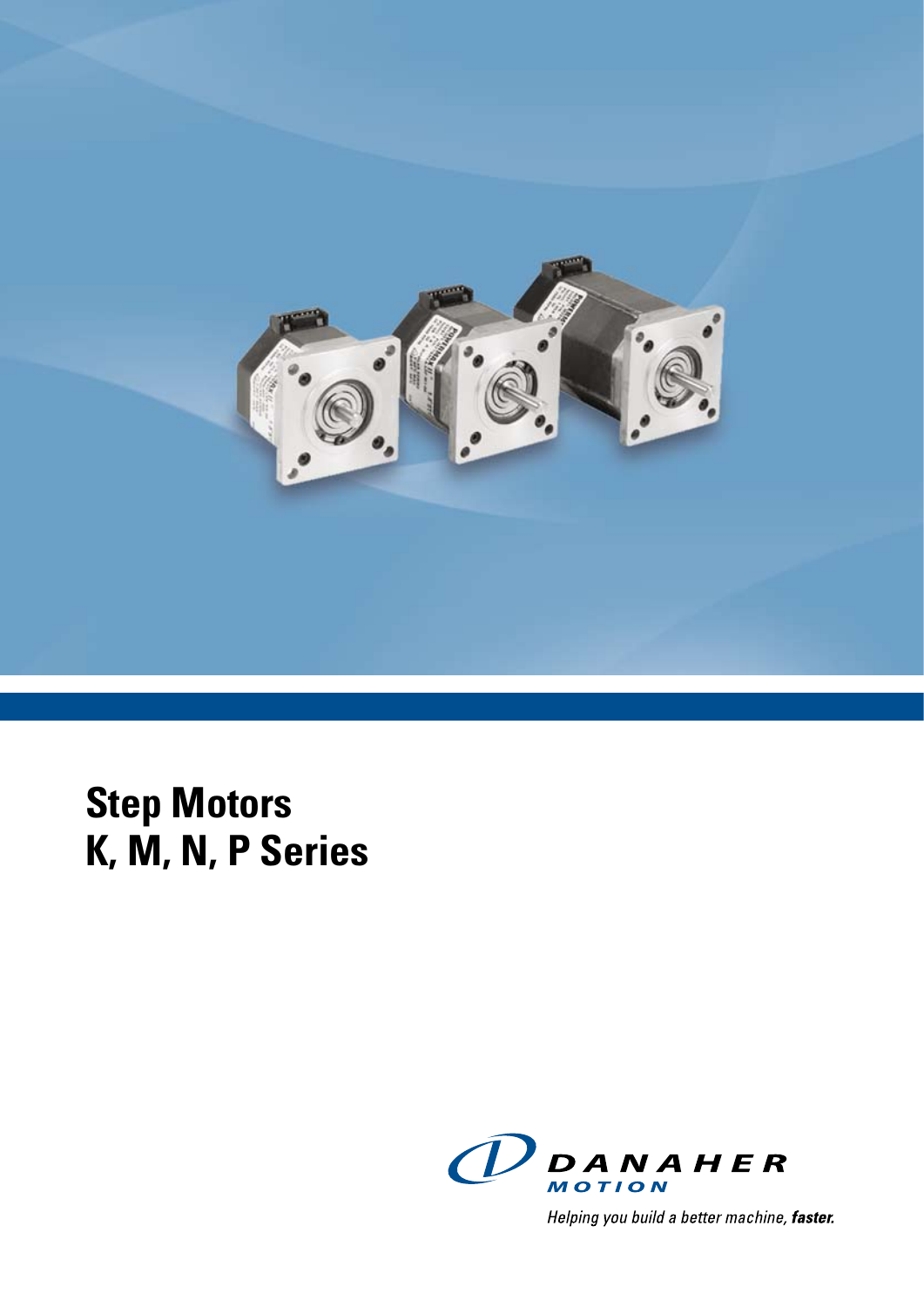### **Stepper Motor Series P, M, N, K**

Stepper Motor Series P, M, N, K These frame hybrid steppers from Danaher Motion provide an excellent torque to frame size ratio. Otimized magnetics in combination with a new rotor/stator design produce more torque and a higher acceleration. This unique design also features low detent torque for smoother microstepping.

Series M and K are equipped with additional magnets in the stator slots (Sigmax®) for additional torque increase at identic motor size.

### **Powermax (Series P and M)**

The motors in size NEMA 23 have an octagonal housing. In standard version all motors have an 8-pole connector.

### **Powerpac (Series N and K)**

The motors in size NEMA 34 and 42 have a square housing. In standard version all motors have an 8-pole flying lead connection.

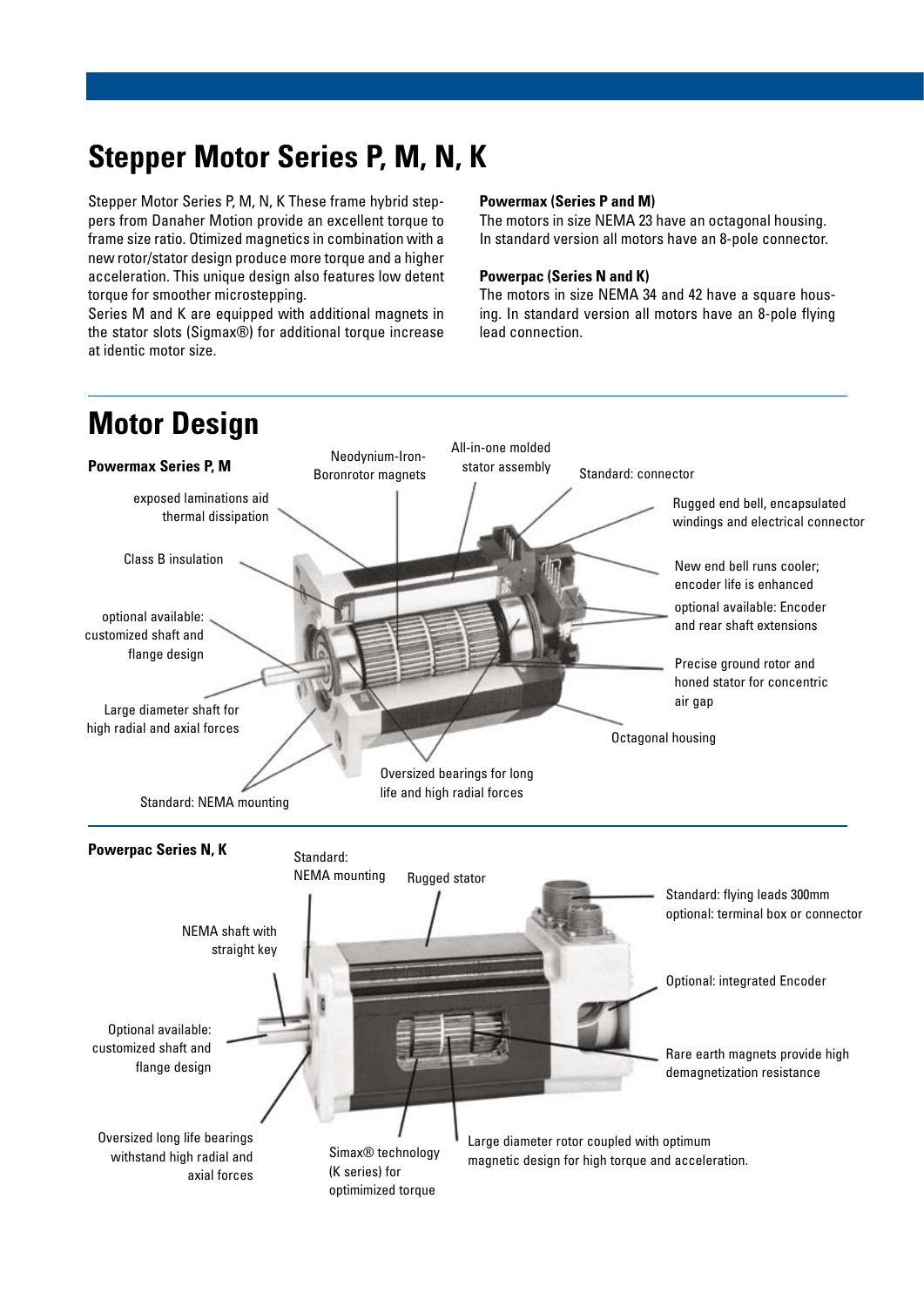### **Features**

### **Powermax Series M and P**

- 2-phase hybrid stepper motor in size NEMA 23
- Smooth shaft Ø 6,35 mm
- Full step angle 1,8°
- Fully encapsulated stator
- Protection class IP 23
- Oversized bearings withstand high radial and axial loads
- Optimized housing design for cooling
- CE certification
- Highest dynamics at shortest positioning times
- 8 pin connector for serial or parallel connection

### **Powerpac Series N and K**

- 2-phase hybrid stepper motor in size NEMA 34 and NEMA 42
- Shaft with straight keyway
- Full step angle 1,8°
- Optimized magentic design for increased performance
- Protection class IP 44 (optional IP 65, with terminal box)
- Longlife steal bearing bore in front bell
- Optimized housing design for cooling
- CE certification, UL certification (motor insulation class B, File E03510)
- 8 flying leads for serial or parallel connection

### **Options**

- several feedback options
- several gearhead options
- brake
- double shaft
- several connection options
- low inertia rotor

### **Optimized Magnetic Flux**

Series M and K are equipped with additional magnets in the stator slots (Sigmax® technology). The non-torque producing flux is reduced, this increases torque by 20 to 30% at the same dimensions and windings.



Stator

Non-torque producing flux

Torque producing flux

Rotor

Typical path of flux transfer in an energized conventional hybrid step motor. Some flux leakage occurs in normal operation.

### **Standard: Series N and P**  $\qquad \qquad$  Standard: Series K and M



**Stator** Rare earth magnets Focussing flux concentrated torque producing flux Rotor

Patented Sigmax® technology redirects magnetic flux to inhibit leakage and optimize torque production.



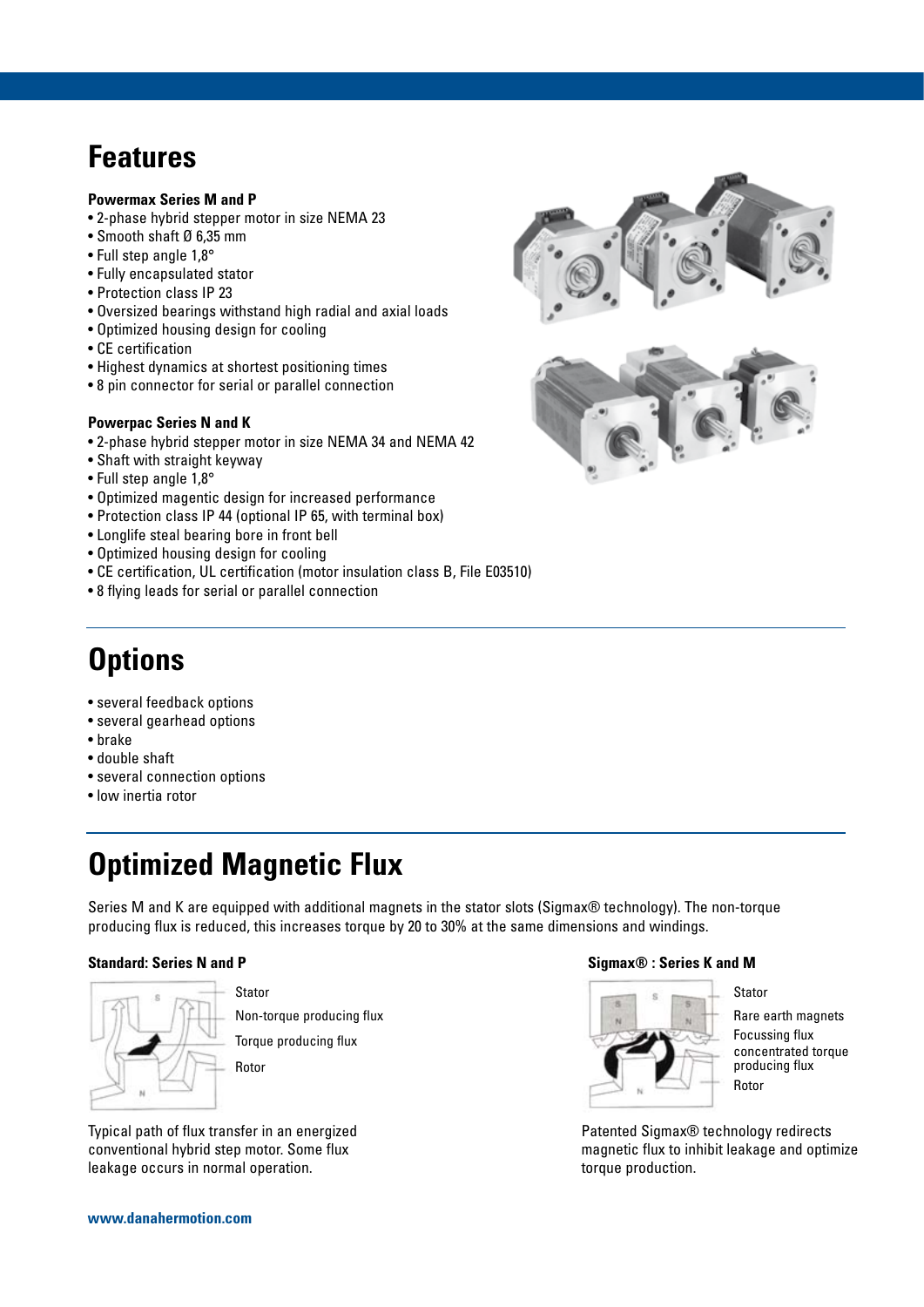### **Technical Data**

|          |                                  | <b>Holding torque</b><br>per winding | <b>Rated current</b><br>per winding | <b>Resistance</b><br>per winding | <b>Inductance</b><br>per winding | <b>Detent</b><br>torque | <b>Rotor</b><br>inertia | Weight                                 |
|----------|----------------------------------|--------------------------------------|-------------------------------------|----------------------------------|----------------------------------|-------------------------|-------------------------|----------------------------------------|
|          | Type                             | [Nm]                                 | [A]                                 | [Ohm]                            | [mH]                             | [Nm]                    | $[kgm^{2*}10^{-3}]$     | [kg]                                   |
|          | P2HN--F                          | 0,42                                 | 1,6                                 | 3,80                             | 5,1                              | 0,018                   | 0,007                   | 0,45                                   |
|          | P2HN--C                          | 0,43                                 | 2,5                                 | 1,68                             | 2,3                              | 0,018                   | 0,007                   | 0,45                                   |
|          | P2HN--H                          | 0,42                                 | 5,2                                 | 0,44                             | 0,5                              | 0,018                   | 0,007                   | 0,45                                   |
|          | P21N--D                          | 0,77                                 | 1,5                                 | 5,22                             | 10,3                             | 0,03                    | 0,012                   | 0,68                                   |
|          | P21N--C                          | 0,82                                 | 3,5                                 | 1,06                             | 2,3                              | 0,03                    | 0,012                   | 0,68                                   |
|          | P21N--B<br>P21N--A               | 0,79<br>0,81                         | 4,6<br>5,6                          | 0,64<br>0,46                     | 1,1<br>0,8                       | 0,03<br>0,03            | 0,012<br>0,012          | 0,68<br>0,68                           |
|          | $M21N-D$                         | 0,95                                 | 1,5                                 | 5,22                             | 8,7                              | 0,066                   | 0,012                   | 0,68                                   |
|          | $M21N-C$                         | 1,02                                 | 3,5                                 | 1,06                             | 2,0                              | 0,066                   | 0,012                   | 0,68                                   |
|          | $M21N-B$                         | 0,97                                 | 4,6                                 | 0,64                             | 1,0                              | 0,066                   | 0,012                   | 0,68                                   |
| POWERMAX | $M21N-A$                         | 1,00                                 | 5,6                                 | 0,46                             | 0,7                              | 0,066                   | 0,012                   | 0,68                                   |
|          | <b>P22N--D</b>                   | 1,43                                 | 2,5                                 | 2,44                             | 6,2                              | 0,05                    | 0,025                   | 1,13                                   |
|          | <b>P22N--C</b>                   | 1,43                                 | 3,1                                 | 1,56                             | 3,9                              | 0,05                    | 0,025                   | 1,13                                   |
|          | <b>P22N--B</b>                   | 1,51                                 | 4,6                                 | 0,76                             | 2,1                              | 0,05                    | 0,025                   | 1,13                                   |
|          | <b>P22N--A</b><br><b>M22N--D</b> | 1,39<br>1,68                         | 6,5<br>2,5                          | 0,42<br>2,44                     | 0,8<br>5,0                       | 0,05<br>0,12            | 0,025<br>0,025          | 1,13<br>1,13                           |
|          | M22N--C                          | 1,68                                 | 3,1                                 | 1,56                             | 3,1                              | 0,12                    | 0,025                   | 1,13                                   |
|          | <b>M22N--B</b>                   | 1,79                                 | 4,6                                 | 0,76                             | 1,7                              | 0,12                    | 0,025                   | 1,13                                   |
|          | $M22N-A$                         | 1,62                                 | 6,5                                 | 0,42                             | 0,7                              | 0,12                    | 0,025                   | 1,13                                   |
|          | $N31H - H$                       | 4,5                                  | 2,8                                 | 3,10                             | 12,5                             | 0,13                    | 0,14                    | 2,3                                    |
|          | N31H--J                          | 4,5                                  | 5,5                                 | 0,84                             | 3,5                              | 0,13                    | 0,14                    | 2,3                                    |
|          | <b>N31H--K</b>                   | 4,7                                  | 6,6                                 | 0,58                             | 2,6                              | 0,13                    | 0,14                    | $2,3$<br>$2,3$                         |
|          | N31H--L<br><b>K31H--H</b>        | 4,6<br>5,7                           | 8,6<br>2,8                          | 0,36<br>3,10                     | 1,4<br>10,2                      | 0,13<br>0,18            | 0,14<br>0,14            |                                        |
|          | K31H--J                          | 5,8                                  | 5,5                                 | 0,84                             | 2,8                              | 0,18                    | 0,14                    | $2,3$<br>$2,3$<br>$2,3$<br>$2,3$       |
|          | <b>K31H--K</b>                   | 6,0                                  | 6,6                                 | 0,58                             | 2,1                              | 0,18                    | 0,14                    |                                        |
|          | K31H--L                          | 5,9                                  | 8,6                                 | 0,36                             | 1,2                              | 0,18                    | 0,14                    |                                        |
|          | N32H--J                          | 8,4                                  | 5,1                                 | 1,27                             | 6,5                              | 0,25                    | 0,27                    | 3,8                                    |
|          | <b>N32H--K</b>                   | 8,8                                  | 6,1                                 | 0,90                             | 5,1                              | 0,25                    | 0,27                    | 3,8                                    |
|          | N32H--L<br>N32H--M               | 8,5                                  | 8,1<br>10,0                         | 0,52                             | 2,6                              | 0,25                    | 0,27                    | 3,8                                    |
|          | K32H--J                          | 8,6<br>10,7                          | 5,1                                 | 0,35<br>1,27                     | 1,8<br>5,1                       | 0,25<br>0,35            | 0,27<br>0,27            | 3,8<br>3,8                             |
|          | <b>K32H--K</b>                   | 11,1                                 | 6,1                                 | 0,90                             | 4,0                              | 0,35                    | 0,27                    | 3,8                                    |
|          | K32H--L                          | 10,7                                 | 8,1                                 | 0,52                             | 2,0                              | 0,35                    | 0,27                    | 3,8                                    |
|          | K32H--M                          | 10,8                                 | 10,0                                | 0,35                             | 1,4                              | 0,35                    | 0,27                    | 3,8                                    |
|          | N33H--J                          | 12,1                                 | 5,0                                 | 1,65                             | 9,0                              | 0,38                    | 0,4                     | 5,4                                    |
|          | <b>N33H--K</b>                   | 12,4                                 | 6,1                                 | 1,12                             | 6,4                              | 0,38                    | 0,4                     | 5,4                                    |
|          | N33H--L<br>N33H--M               | 13,0<br>12,1                         | 9,0<br>9,9                          | 0,53<br>0,44                     | 3,4<br>2,3                       | 0,38<br>0,38            | 0,4<br>0,4              | 5,4<br>5,4                             |
|          | K33H--J                          | 15,1                                 | 5,0                                 | 1,65                             | 7,0                              | 0,53                    | 0,4                     | 5,4                                    |
|          | <b>K33H--K</b>                   | 15,6                                 | 6,1                                 | 1,12                             | 5,0                              | 0,53                    | 0,4                     | 5,4                                    |
|          | K33H--L                          | 16,5                                 | 9,0                                 | 0,53                             | 2,6                              | 0,53                    | 0,4                     | 5,4                                    |
|          | <b>K33H--M</b>                   | 15,2                                 | 9,9                                 | 0,44                             | 1,2                              | 0,53                    | 0,4                     | 5,4                                    |
|          | N34H--J                          | 15,3                                 | 5,5                                 | 1,60                             | 11,5                             | 0,4                     | 0,53                    | 6,8                                    |
|          | <b>N34H--K</b><br>N34H--L        | 14,4<br>15,4                         | 6,0<br>8,7                          | 1,35<br>0,66                     | 8,1<br>4,7                       | 0,4<br>0,4              | 0,53<br>0,53            | 6,8<br>6,8                             |
|          | N34H--M                          | 15,1                                 | 11,3                                | 0,44                             | 2,6                              | 0,4                     | 0,53                    | 6,8                                    |
| POWERPAC | K34H--J                          | 19,6                                 | 5,5                                 | 1,60                             | 8,9                              | 0,5                     | 0,53                    | 6,8                                    |
|          | <b>K34H--K</b>                   | 18,2                                 | 6,0                                 | 1,35                             | 6,3                              | 0,5                     | 0,53                    | 6,8                                    |
|          | K34H--L                          | 19,7                                 | 8,7                                 | 0,66                             | 3,6                              | 0,5                     | 0,53                    | 6,8                                    |
|          | K34H--M                          | 19,2                                 | 11,3                                | 0,41                             | 2,0<br>10,1                      | 0,5<br>0,3              | 0,53                    | 6,8                                    |
|          | N41H--J<br>N41H--L               | 11,5<br>11,5                         | 5,5<br>8,7                          | 1,16<br>0,47                     | 3,9                              | 0,3                     | 0,55<br>0,55            |                                        |
|          | N41H--M                          | 11,7                                 | 10,7                                | 0,31                             | 2,8                              | 0,3                     | 0,55                    | 2,3<br>2,3<br>2,3<br>2,3<br>2,3<br>2,3 |
|          | K41H--J                          | 14,8                                 | 5,5                                 | 1,16                             | 7,8                              | 0,46                    | 0,55                    |                                        |
|          | <b>K41H--L</b>                   | 14,8                                 | 8,7                                 | 0,47                             | 3,1                              | 0,46                    | 0,55                    |                                        |
|          | <b>K41H--M</b>                   | 15,1                                 | 10,7                                | 0,31                             | 2,2                              | 0,46                    | 0,55                    |                                        |
|          | <b>N42H--K</b><br>N42H--L        | 21,9                                 | 6,4<br>8,1                          | 1,20<br>0,75                     | 12,8                             | 0,59                    | 1,09<br>1,09            | $\frac{8}{3}$                          |
|          | N42H--M                          | 21,8<br>22,2                         | $9,9$                               | 0,51                             | 7,8<br>5,5                       | 0,59<br>0,59            | 1,09                    |                                        |
|          | <b>N42H--N</b>                   | 22,1                                 | 15,8                                | 2,10                             | 2,1                              | 0,59                    | 1,09                    | $8,3$<br>$8,3$                         |
|          | <b>K42H--K</b>                   | 28,0                                 | 6,4                                 | 1,20                             | 9,8                              | 0,69                    | 1,09                    | 8,3                                    |
|          | K42H--L                          | 27,8                                 | 8,1                                 | 0,75                             | 6,0                              | 0,69                    | 1,09                    | $8,3$<br>$8,3$                         |
|          | <b>K42H--M</b>                   | 28,4                                 | 9,9                                 | 0,51                             | 4,2                              | 0,69                    | 1,09                    |                                        |
|          | <b>K42H--N</b><br><b>N43H--K</b> | 28,2                                 | 15,8<br>6,2                         | 2,10<br>1,65                     | 1,6                              | 0,69                    | 1,09<br>1,62            | 8,3                                    |
|          | N43H--L                          | 30,6<br>30,0                         | $_{\rm 8,0}$                        | 0,99                             | 19,6<br>11,0                     | 0,75<br>0,75            | 1,62                    | 11,6<br>11,6                           |
|          | N43H--M                          | 30,5                                 | 9,9                                 | 0,66                             | 7,7                              | 0,75                    | 1,62                    | 11,6                                   |
|          | <b>N43H--N</b>                   | 30,8                                 | 15,4                                | 0,28                             | 3,2                              | 0,75                    | 1,62                    | 11,6                                   |
|          | K43H--K                          | 39,3                                 | 6,2                                 | 1,65                             | 15,2                             | 0,83                    | 1,62                    | 11,6                                   |
|          | K43H--L                          | 39,0                                 | 8,0                                 | 0,99                             | 8,5                              | 0,83                    | 1,62                    | 11,6                                   |
|          | <b>K43H--M</b><br><b>K43H--N</b> | 39,7<br>40,2                         | $9,9$<br>15,4                       | 0,66<br>0,28                     | 5,9<br>2,5                       | 0,83<br>0,83            | 1,62<br>1,62            | 11,6<br>11,6                           |
|          |                                  |                                      |                                     |                                  |                                  |                         |                         |                                        |

Standard Sigmax®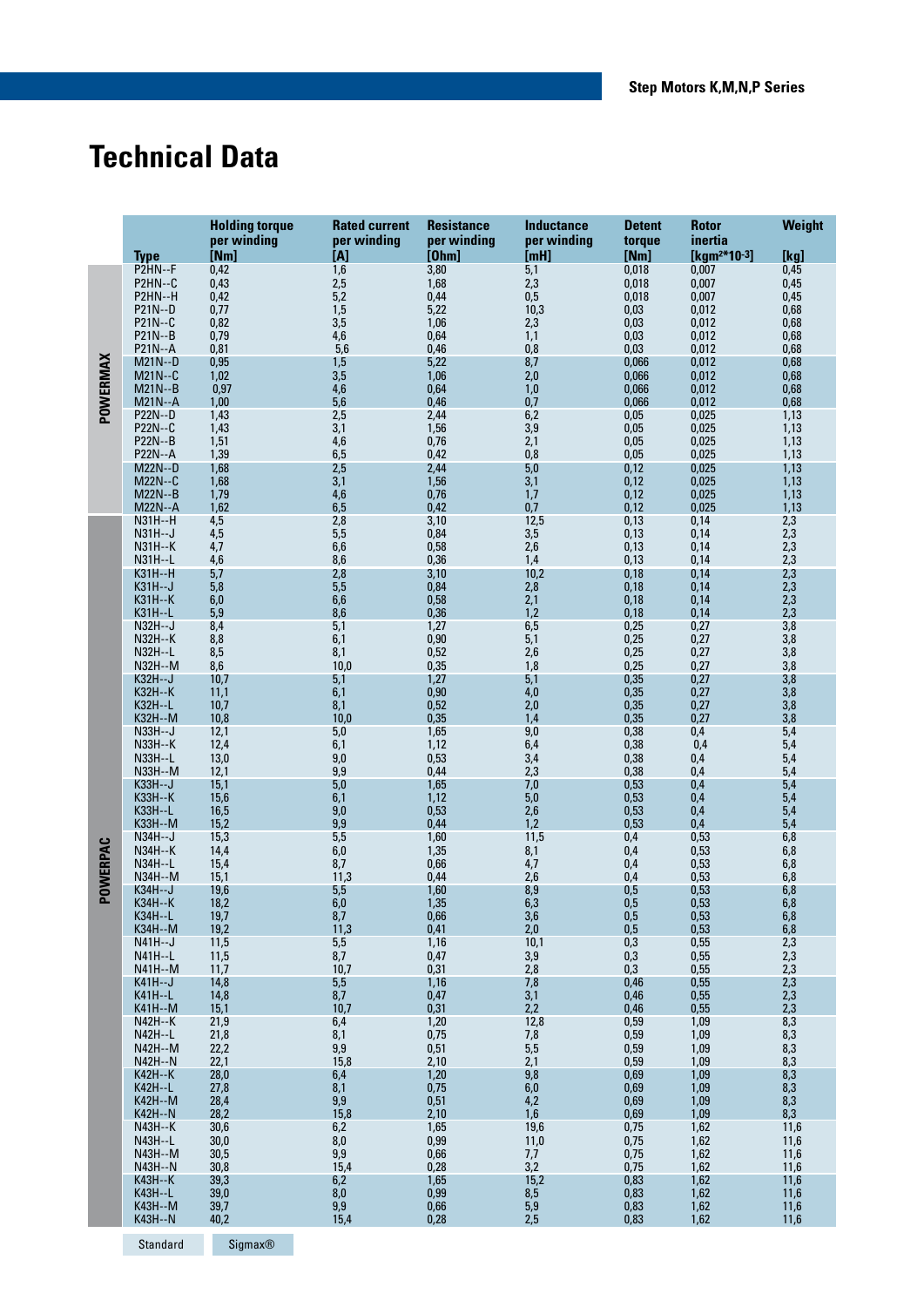### **Dimensions**





| <b>Type</b> | a/mm  | b/mm  | c/mm | d/mm | e/mm  | f/mm   | q/mm   | h/mm   | k/mm |
|-------------|-------|-------|------|------|-------|--------|--------|--------|------|
| P2Hxxxx     | 6,35  | 38,1  | 1,4  | 5,1  | 20,60 | 40,7   | 66,67  | 57,10  | 5,08 |
| P/M21xxxx   | 6,35  | 38,1  | 1,4  | 5,1  | 20.60 | 52,4   | 66,67  | 57,10  | 5,08 |
| P/M22xxxx   | 6,35  | 38,1  | 1,4  | 5,1  | 20,60 | 78,8   | 66,67  | 57,10  | 5,08 |
| N/K31xxxx   | 12.70 | 73,0  | 1,5  | 8,4  | 31,75 | 79,5   | 98,43  | 86,00  | 5,60 |
| N/K32xxxx   | 12.70 | 73,0  | 1,5  | 8,4  | 31,75 | 118,0  | 98.43  | 86.00  | 5,60 |
| N/K33xxxx   | 15.88 | 73,0  | 1,5  | 8,4  | 31,75 | 157,0  | 98,43  | 86,00  | 5,60 |
| N/K34xxxx   | 15,88 | 73,0  | 1,5  | 8,4  | 31,75 | 195,0  | 98,43  | 86,00  | 5,60 |
| N/K41xxxx   | 19.05 | 55,52 | 1,52 | 12,2 | 55,63 | 98,81  | 125,72 | 109,86 | 8,33 |
| N/K42xxxx   | 19.05 | 55,52 | 1,52 | 12,2 | 55,63 | 150,11 | 125,72 | 109.86 | 8,33 |
| N/K43xxxx   | 19.05 | 55,52 | 1,52 | 12,2 | 55,63 | 201,17 | 125,72 | 109,86 | 8,33 |

## **Order Code**

### $N|3|3|H|C|H|J|$  -  $|L|E|K|$  -  $N|S|$  -  $|0|1|$

| <b>Series</b>                                            | <b>Special Sequence</b>                                 |
|----------------------------------------------------------|---------------------------------------------------------|
| P - Standard (Powermax)                                  | 00 - Standard motor, no shaft seal                      |
| M - Sigmax® version (Powermax)                           | 01 - Standard motor with shaft seal (Powerpac only)     |
| N - Standard (Powerpac)                                  | xx - Numbers assigned for special motors (upon request) |
| K - Sigmax <sup>®</sup> version (Powerpac)               |                                                         |
| <b>Size</b>                                              | <b>Encoder Options</b>                                  |
| 2 - NEMA 23 (57,15 mm Ø) (Powermax only)                 | NS - No feedback                                        |
| 3 - NEMA 34 (96,52 mm Ø) (Powerpac only)                 | xx - Several encoders available (upon request)          |
| 4 - NEMA 42 (109,85 mm Ø) (Powerpac only)                | M1 - Encoder mounting provision (Powermax only)         |
|                                                          | M2 - Encoder mounting provision (Powerpac only)         |
|                                                          | SS - Special (upon request)                             |
|                                                          |                                                         |
| <b>Number of Rotor Stacks</b>                            | <b>Shaft Modifications</b>                              |
| H - 1/2 stack (Powermax only)                            | N - Smooth (Powermax only)                              |
| $1 - 1$ stack                                            | F - Flat                                                |
| $2 - 2$ stack                                            | K - Straight key (Powerpac only)                        |
| 3 - 3 stack (Powerpac only)                              | S - Special (upon request)                              |
| 4 - 4 stack (Powerpac only)                              |                                                         |
|                                                          |                                                         |
| <b>Mounting Configuration</b>                            | <b>Shaft Configuration</b>                              |
| N - NEMA (Powermax only)                                 | N - Single                                              |
| H - Heavy Duty NEMA (Powerpac only)                      | D - Double (R and C construction only)                  |
| S - Special (upon request)                               | E - Double ended for encoder                            |
|                                                          | S - Special (upon request)                              |
| <b>Construction/Hookup</b>                               |                                                         |
| $R - Regular$                                            | <b>Rotor Types</b>                                      |
| C - System MS connector (Powerpac only)                  | L - Laminated                                           |
| L - Splashproof/to terminal board via conduit connector: | J - Low inertia (Powermax only, n/a for 1/2 stack)      |
| 1/2" NPS pipe thread (Powerpac only)                     |                                                         |
| M - Splashproof/to terminal board via conduit connector: | <b>Winding Types</b>                                    |
| metric PG11 pipe thread (Powerpac only)                  | A-N - Refer to winding data                             |
| S - Special (upon request)                               | S - Special (upon request)                              |
| <b>Winding/Leads</b>                                     |                                                         |

### **Winding/Leads**

- x Receptacle (Powermax only) Please order cable separately!
- F 8 lead (n/a C construction)
- L 4 lead series
- H 4 lead parallel
- E 6 lead (n/a C construction) (Powerpac only)